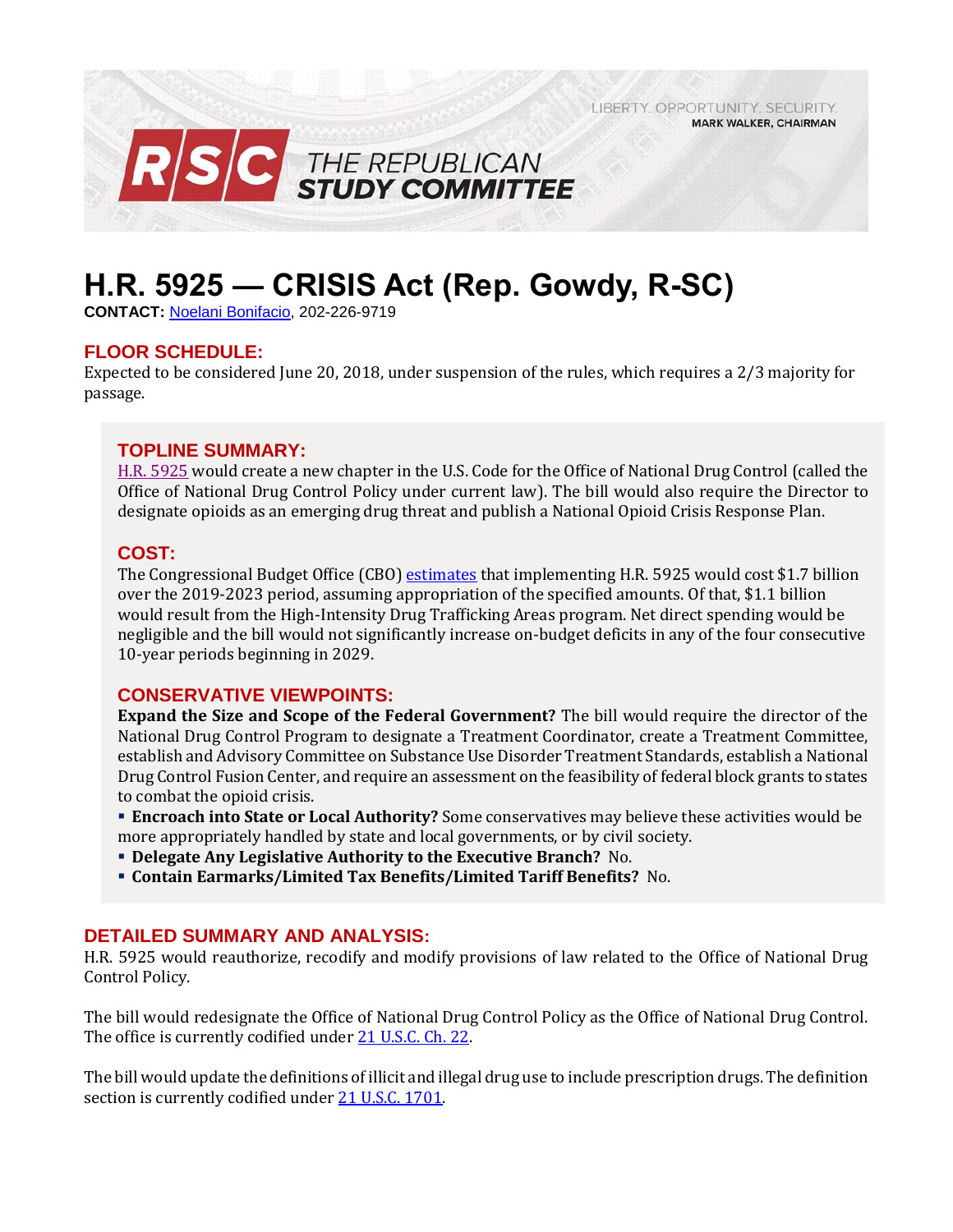The updated description of the Office of National Drug Control, currently codified under [21 U.S.C. 1702,](http://uscode.house.gov/view.xhtml?req=(title:21%20section:1702%20edition:prelim)%20OR%20(granuleid:USC-prelim-title21-section1702)&f=treesort&edition=prelim&num=0&jumpTo=true) would require the office to identify and respond to emerging threats related to drug use, facilitate broadscale information sharing and data standardization among federal, state and local entities to support national drug control efforts, and administer grant programs. The office would continue to be required to lead national drug control efforts.

The bill would relocate the provision codified under [21 U.S.C. 1703](http://uscode.house.gov/view.xhtml?hl=false&edition=prelim&req=granuleid%3AUSC-prelim-title21-section1703&f=treesort&num=0&saved=%7CKHRpdGxlOjIxIHNlY3Rpb246MTcwMSBlZGl0aW9uOnByZWxpbSkgT1IgKGdyYW51bGVpZDpVU0MtcHJlbGltLXRpdGxlMjEtc2VjdGlvbjE3MDEp%7CdHJlZXNvcnQ%3D%7C%7C0%7Cfalse%7Cprelim) requiring the director of the Office of National Drug Control to be appointed by the President, with the advice and consent of the Senate. The bill would require the deputy director to carry out responsibilities delegated by the director and to coordinate with the deputy directors for Demand Reduction, Supply Reduction, State, Local, and Tribal Affairs.

The bill would add a new provision prohibiting funds authorized for this chapter from being obligated for the purpose of influencing any election or ballot initiative. The bill would relocate the provisions codified under the [chapter](http://uscode.house.gov/view.xhtml?req=granuleid%3AUSC-prelim-title21-chapter22&saved=%7CKHRpdGxlOjIxIHNlY3Rpb246MTcwMiBlZGl0aW9uOnByZWxpbSkgT1IgKGdyYW51bGVpZDpVU0MtcHJlbGltLXRpdGxlMjEtc2VjdGlvbjE3MDIp%7CdHJlZXNvcnQ%3D%7C%7C0%7Cfalse%7Cprelim&edition=prelim) that prohibit the director and deputy directors from campaigning.

The bill would relocate provisions related to compensation and evaluations codified unde[r 21 U.S.C. 1703.](http://uscode.house.gov/view.xhtml?hl=false&edition=prelim&req=granuleid%3AUSC-prelim-title21-section1703&f=treesort&num=0&saved=%7CKHRpdGxlOjIxIHNlY3Rpb246MTcwMSBlZGl0aW9uOnByZWxpbSkgT1IgKGdyYW51bGVpZDpVU0MtcHJlbGltLXRpdGxlMjEtc2VjdGlvbjE3MDEp%7CdHJlZXNvcnQ%3D%7C%7C0%7Cfalse%7Cprelim)

The bill would relocate provisions related to the National Drug Control Program budget process, codified unde[r 21 U.S.C. 1703.](http://uscode.house.gov/view.xhtml?hl=false&edition=prelim&req=granuleid%3AUSC-prelim-title21-section1703&f=treesort&num=0&saved=%7CKHRpdGxlOjIxIHNlY3Rpb246MTcwMSBlZGl0aW9uOnByZWxpbSkgT1IgKGdyYW51bGVpZDpVU0MtcHJlbGltLXRpdGxlMjEtc2VjdGlvbjE3MDEp%7CdHJlZXNvcnQ%3D%7C%7C0%7Cfalse%7Cprelim)

The bill would require the director to submit certifications, decertifications and justifications to congress based on the budgets submitted through the Office of Management and Budget.

**National Drug Control Strategy:** Current [law](http://uscode.house.gov/view.xhtml?req=(title:21%20section:1705%20edition:prelim)%20OR%20(granuleid:USC-prelim-title21-section1705)&f=treesort&edition=prelim&num=0&jumpTo=true) requires the National Drug Control Strategy be submitted every year. The bill would amend this so the strategy is updated every four years. In addition, the director would be required to release a statement of drug policy priorities in the first calendar year of a presidential inauguration. The bill would establish the process for the director of the Office of National Drug Control to develop and promulgate the National Drug Control Strategy, including contents for what must be included. The bill would require the director to include an annual performance supplement to congress. The bill would relocate the provision currently codified unde[r 21 U.S.C. 1705\(b\),](http://uscode.house.gov/view.xhtml?req=(title:21%20section:1705%20edition:prelim)%20OR%20(granuleid:USC-prelim-title21-section1705)&f=treesort&edition=prelim&num=0&jumpTo=true) which allows for the president to submit a revised strategy at any time.

**Annual Drug Control Assessment**: The bill would relocate provisions related to the annual drug control assessment, currently codified under [21 U.S.C. 1703,](http://uscode.house.gov/view.xhtml?hl=false&edition=prelim&req=granuleid%3AUSC-prelim-title21-section1703&f=treesort&num=0&saved=%7CKHRpdGxlOjIxIHNlY3Rpb246MTcwNSBlZGl0aW9uOnByZWxpbSkgT1IgKGdyYW51bGVpZDpVU0MtcHJlbGltLXRpdGxlMjEtc2VjdGlvbjE3MDUp%7CdHJlZXNvcnQ%3D%7C%7C0%7Cfalse%7Cprelim) requiring the director submit a report to congress evaluating the effectiveness in achieving the National Drug Control Strategy, and requiring National Drug Control Program agencies to submit progress reports and evaluations to the director. The assessments must also include evaluations of grant programs, a detailed accounting of obligated funds and the effectiveness of any Emerging Threat Response Plans.

The bill would relocate provisions codified under  $21$  U.S.C. 1705(c) related to the performance measurement system and [21 U.S.C. 1703\(b\)\(19\),](http://uscode.house.gov/view.xhtml?hl=false&edition=prelim&req=granuleid%3AUSC-prelim-title21-section1703&f=treesort&num=0&saved=%7CKHRpdGxlOjIxIHNlY3Rpb246MTcwNSBlZGl0aW9uOnByZWxpbSkgT1IgKGdyYW51bGVpZDpVU0MtcHJlbGltLXRpdGxlMjEtc2VjdGlvbjE3MDUp%7CdHJlZXNvcnQ%3D%7C%7C0%7Cfalse%7Cprelim) related to the Office of National Drug Control Policy's consultation with state and local governments.

The bill would require the director to designate or appoint a U.S. Performance Budget Coordinator to ensure the director has enough information on agencies and federal funding and advise the director on agency budgets and performance targets.

**Monitoring and Evaluation of the National Drug Control Program:** The bill would relocate provisions codified unde[r 21 U.S.C. 1703](http://uscode.house.gov/view.xhtml?hl=false&edition=prelim&req=granuleid%3AUSC-prelim-title21-section1703&f=treesort&num=0&saved=%7CKHRpdGxlOjIxIHNlY3Rpb246MTcwNSBlZGl0aW9uOnByZWxpbSkgT1IgKGdyYW51bGVpZDpVU0MtcHJlbGltLXRpdGxlMjEtc2VjdGlvbjE3MDUp%7CdHJlZXNvcnQ%3D%7C%7C0%7Cfalse%7Cprelim) related to the monitoring and evaluation of the National Drug Control Program. The provisions require the director to monitor implementation of the program by conducting evaluations and audits. The director would also be required to notify an agency, the president, and congressional committees if that agency's activities are not in compliance with the strategy. The director is further required

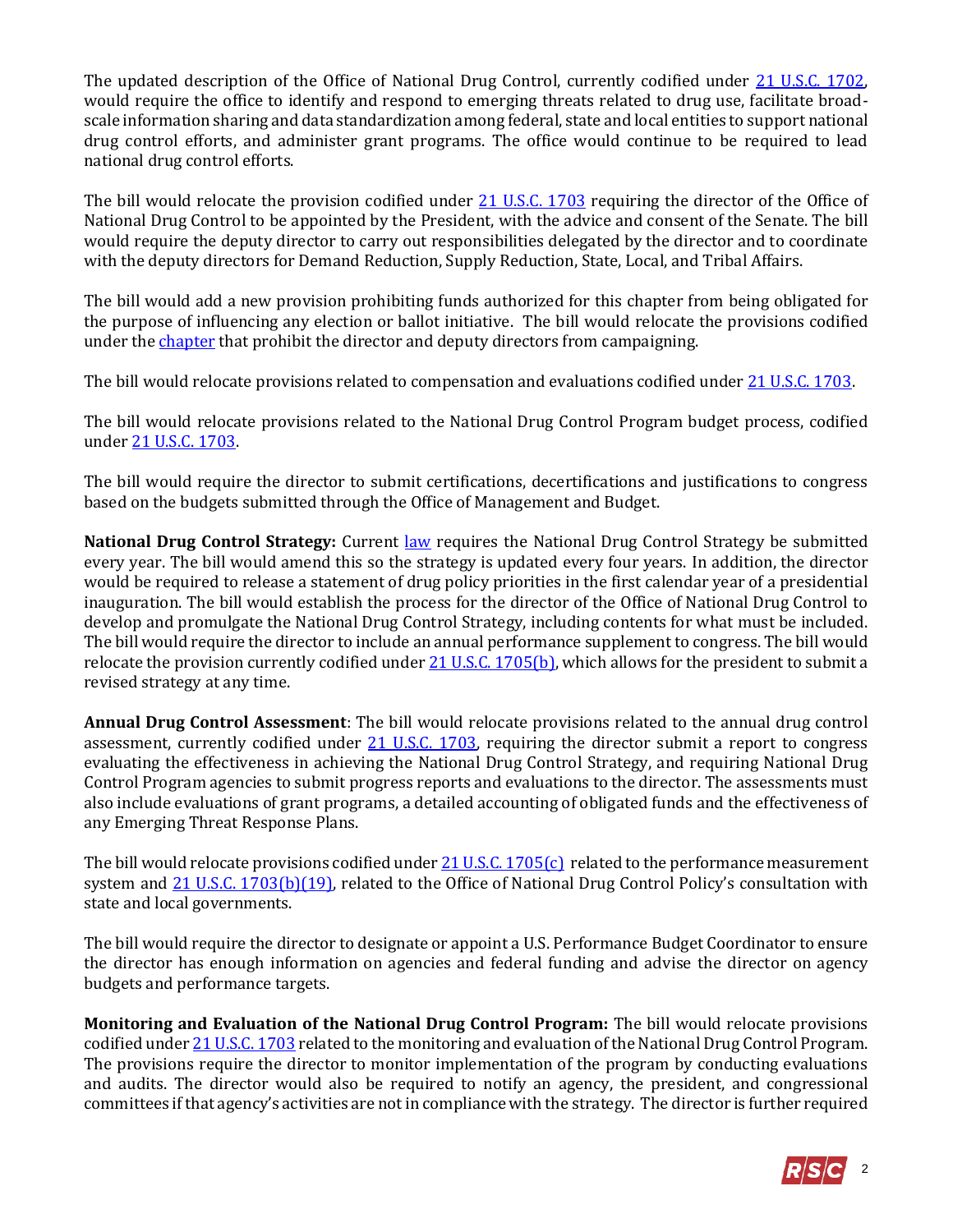to make recommendations to the president and congress regarding organization, management, personnel and budget changes to the National Drug Control Program agencies.

**Coordination and Oversight of the National Drug Control Program:** The bill would relocate provisions codified under [21 U.S.C. 1703](http://uscode.house.gov/view.xhtml?hl=false&edition=prelim&req=granuleid%3AUSC-prelim-title21-section1703&f=treesort&num=0&saved=%7CKHRpdGxlOjIxIHNlY3Rpb246MTcwNSBlZGl0aW9uOnByZWxpbSkgT1IgKGdyYW51bGVpZDpVU0MtcHJlbGltLXRpdGxlMjEtc2VjdGlvbjE3MDUp%7CdHJlZXNvcnQ%3D%7C%7C0%7Cfalse%7Cprelim) and [21 U.S.C. 1704](http://uscode.house.gov/view.xhtml?hl=false&edition=prelim&req=granuleid%3AUSC-prelim-title21-section1704&f=treesort&num=0&saved=%7CKHRpdGxlOjIxIHNlY3Rpb246MTcwNSBlZGl0aW9uOnByZWxpbSkgT1IgKGdyYW51bGVpZDpVU0MtcHJlbGltLXRpdGxlMjEtc2VjdGlvbjE3MDUp%7CdHJlZXNvcnQ%3D%7C%7C0%7Cfalse%7Cprelim) related to the control and oversight of the National Drug Control program. The director is allowed to request the temporary detail of personnel to other agencies, to transfer funds to other accounts, with exceptions, and to issue fund control notices. Agencies are required to notify the director of any proposed policy changes. The director is also required to work with the Assistant to the President for National Security Affairs.

**Emerging Threats Task Force:** The bill would require the director to designate or appoint an Emerging and Continuing Threats Coordinator and appoint members of the Emerging Threats Task Force. The task force would be required to disseminate information related to drug supply, overdoses, demand for disorder treatment, and state and local trends in drug interdiction, supply and demand. The director is allowed to designate or remove the designation of an emerging drug threat. The director is required to publish an Emerging Threat Response Plan, and implement the plan, in consultation with the President, Congress and National Drug Control Program agencies. The director is required to establish and implement evidencebased substance use prevention education and public awareness campaigns in response to emerging drug threats. The director must include a performance evaluation in the annual assessment and designate an independent entity to evaluate the campaign's effectiveness of the campaign every two years. Funds may not be used to supplant community-based coalitions, pro bono public service time, for partisan political purposes, for advocacy to support a particular company or their policy positions, to direct individuals to a specific type of drug control treatment, or to fund advertising with elected officials or candidates. The bill authorizes \$25 million for this section.

**National and International Coordination:** The bill would relocate provisions codified under [21 U.S.C.](http://uscode.house.gov/view.xhtml?hl=false&edition=prelim&req=granuleid%3AUSC-prelim-title21-section1703&f=treesort&num=0&saved=%7CKHRpdGxlOjIxIHNlY3Rpb246MTcwNSBlZGl0aW9uOnByZWxpbSkgT1IgKGdyYW51bGVpZDpVU0MtcHJlbGltLXRpdGxlMjEtc2VjdGlvbjE3MDUp%7CdHJlZXNvcnQ%3D%7C%7C0%7Cfalse%7Cprelim)  [1703\(b\)](http://uscode.house.gov/view.xhtml?hl=false&edition=prelim&req=granuleid%3AUSC-prelim-title21-section1703&f=treesort&num=0&saved=%7CKHRpdGxlOjIxIHNlY3Rpb246MTcwNSBlZGl0aW9uOnByZWxpbSkgT1IgKGdyYW51bGVpZDpVU0MtcHJlbGltLXRpdGxlMjEtc2VjdGlvbjE3MDUp%7CdHJlZXNvcnQ%3D%7C%7C0%7Cfalse%7Cprelim) requiring the director to disseminate information to state and local governments and nongovernment entities. The bill would require the director to coordinate the development of evidencebased standards for drug control policies, practices and procedures. The director would be required to promote the implementation of the standards by providing the standards to state and local governments and facilitating the use of standards.

The bill would require the director to coordinate with the private sector to promote private research and development of medications to treat or prevent addition. The director may also establish a working group of National Drug Control program agencies, state and local governments, and private sector stakeholders to discuss and disseminate best practices and R&D.

The director would be required to enter into an agreement with a nonprofit to advise states on establishing law addressing illicit drug use. The bill would authorize \$1,250,000 for each fiscal year from 2019 through 2023.

The bill would authorize \$2 million in each fiscal year beginning in 2019, through 2023 for the drug court training and technical assistance program.

The bill would require the director to appoint a U.S. State, Local and Tribal Affairs Coordinator.

**Interdiction:** The bill would relocate provisions related to interdiction currently codified under [21 U.S.C.](http://uscode.house.gov/view.xhtml?req=(title:21%20section:1710%20edition:prelim)%20OR%20(granuleid:USC-prelim-title21-section1710)&f=treesort&edition=prelim&num=0&jumpTo=true)  [1710.](http://uscode.house.gov/view.xhtml?req=(title:21%20section:1710%20edition:prelim)%20OR%20(granuleid:USC-prelim-title21-section1710)&f=treesort&edition=prelim&num=0&jumpTo=true) The provisions require the director to designate or appoint an interdiction coordinator to coordinate efforts to interdict illicit drugs from entering the U.S. The interdiction coordinator would be required to develop a National Interdiction Command and Control Plan and assess the sufficiency of assets committed to illicit drug interdiction by relevant agencies.

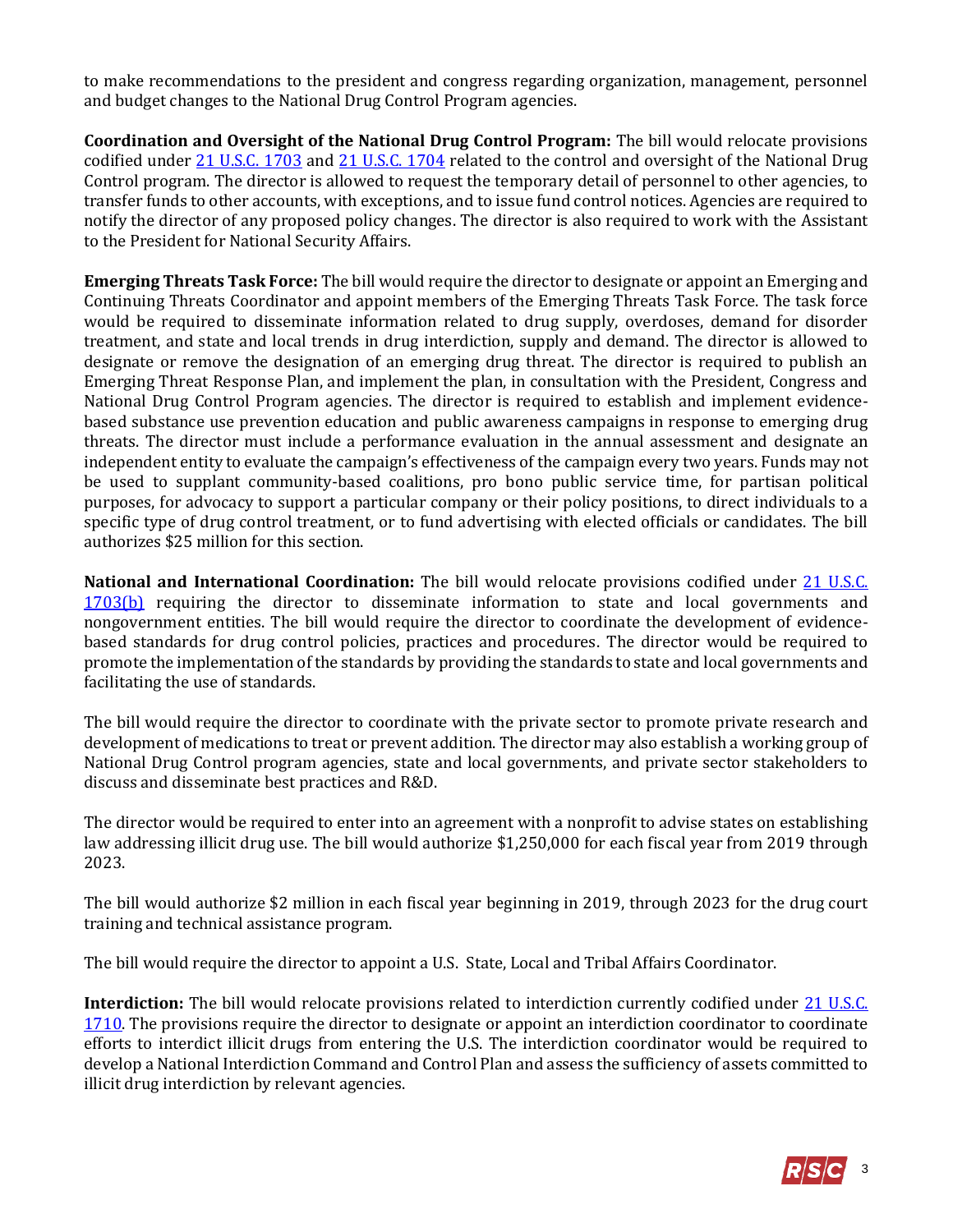**Treatment Coordinator:** The bill would require the director to designate or establish a treatment coordinator to expand the availability of substance use disorder treatment with the goal of eliminating the unmet treatment need. The treatment coordinator would be required to develop and issue a National Treatment Plan and submit a report to congress. The bill would also establish a treatment committee, which must submit an annual report to congress.

**National Drug Control Fusion Center:** The bill would require the director to designate an agency to establish a National Drug Control Fusion Center to collect and analyze the sharing of data on the use of illicit drugs, treatment for substance use disorder, and interdiction of illicit drugs. The center may establish a toxicology screening program. The center may establish a program that allows state and local jurisdictions to submit up to 20 urine samples a year for analysis for the purpose of identifying substances in those who died of a drug overdose.

The director would be required to submit a Critical Drug Control Information and Evidence Plan to congress. The plan must aim to increase data collection to enable real-time surveillance of drug control threats, developing analysis and monitoring capabilities, and identifying relevant policy questions.

The bill would prohibit funds from being used to fund a study related to the legalization of a schedule I substance. The bill would remove a provision currently codified under [21 U.S.C. 1703\(b\)\(12\)](http://uscode.house.gov/view.xhtml?hl=false&edition=prelim&req=granuleid%3AUSC-prelim-title21-section1703&f=treesort&num=0&saved=%7CKHRpdGxlOjIxIHNlY3Rpb246MTcxMCBlZGl0aW9uOnByZWxpbSkgT1IgKGdyYW51bGVpZDpVU0MtcHJlbGltLXRpdGxlMjEtc2VjdGlvbjE3MTAp%7CdHJlZXNvcnQ%3D%7C%7C0%7Cfalse%7Cprelim) to require the office to take necessary actions to oppose the attempt to legalize a schedule I drug.

The bill would require policies, including those related to syringe exchange programs, to be evidence-based.

**Office Access to Information from Drug Control Agencies:** The bill would relocate provisions related to the information collected by the National Drug Control Program agencies, currently codified under 21 U.S.C. [1704.](http://uscode.house.gov/view.xhtml?req=(title:21%20section:1704%20edition:prelim)%20OR%20(granuleid:USC-prelim-title21-section1704)&f=treesort&edition=prelim&num=0&jumpTo=true.)

**Date Exchange Standards for Improved Interoperability:** The bill would require the director to establish a working group to develop consensus data exchange standards for necessary categories of information that allow for effective electronic exchange of information. The standards must be nonproprietary and interoperable. The director would be allowed to designate data exchange standards for National Drug Control programs.

**Authorization:** The bill would authorize \$18.4 million for the Office of National Drug Control Policy for each fiscal year from 2019 through 2023.

**High Intensity Drug Trafficking Areas Program:** The bill would relocate provisions related to the High Intensity Drug Trafficking Areas (HIDTA) [program.](https://www.dea.gov/ops/hidta.shtml.) The bill would make several changes to the law. Current law prohibits funds from being expended for drug treatment programs. The bill would allow up to five prevent of funds to be used for substance use disorder treatment programs. The bill would require the director to work with HIDTAs to develop best practice models to assist state and local governments in addressing witness safety, relocation, and other services related to witness protection in cases of illegal drug distribution. The bill would reauthorize the program at \$280 million for each fiscal year beginning in 2019, through 2023.

**Drug Free Communities:** The bill would reauthorize the Drug Free Communities Program currently codified under [21 U.S.C. 1531](http://uscode.house.gov/view.xhtml?req=(title:21%20section:1531%20edition:prelim)%20OR%20(granuleid:USC-prelim-title21-section1531)&f=treesort&edition=prelim&num=0&jumpTo=true) at \$99 million for each fiscal year beginning in 2019, through 2023. The bill would also authorize a \$2 million grant to th[e National Community Anti-Drug Coalition Institute.](https://www.cadca.org/)

**Opioid Crisis Response:** The bill would require the director to designate opioids and opioid analogues as emerging drug threats and publish a National Opioid Crisis Response Plan. The plan must include: (1) an initiative to ensure U.S. mail is effectively screened for illicit drugs; (2) a program to monitor the prescription drug market; (3) an initiative to coordinate federal and state government initiatives to evaluate the benefits